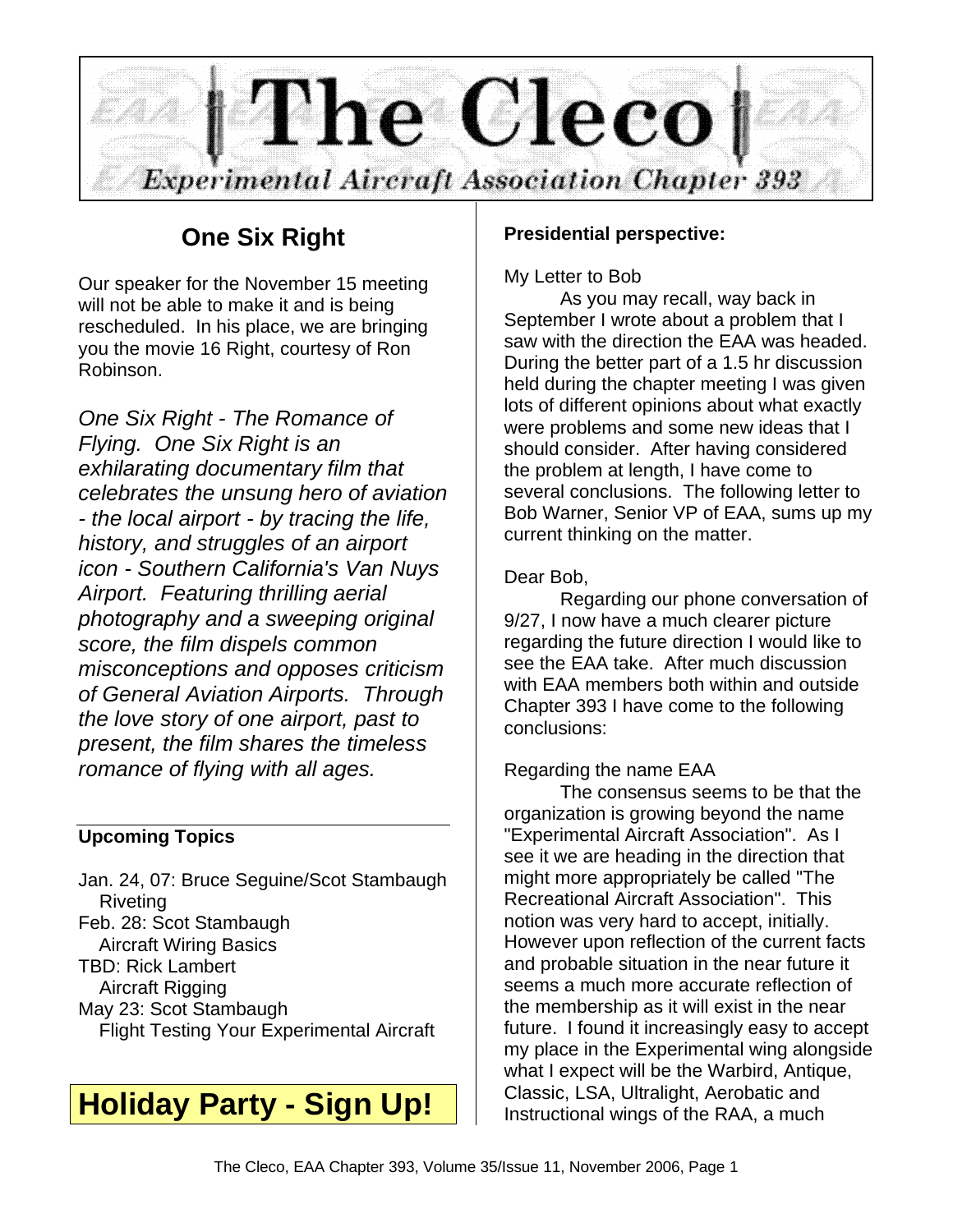larger and more influential aviation advocacy organization.

Now gazing into my crystal ball I also see a point in time in the not too distant future when the conditions will be right for the merger of the AOPA and the EAA to form the true RAA. I see the two organizations as being mostly complementary except for the overlap in the area of government affairs. Also, I don't see much growth in the AOPA, quite the contrary, as the current generation of older pilots moves on. I also see the chapter organization of the EAA as providing a structure for the focus of the new pilot experience. I see the ability to absorb all the independent pilot organizations into the umbrella provided by the EAA(RAA)/chapter system at the local level with the ability to operate on the national level to an even greater extent than the current EAA/AOPA organizations do at present. The logical conclusion of all this leads to the inevitability of the required name change as an accurate reflection of the constituent organization.

#### The Magazine

Most members I consulted agree, the magazine needs improvement. The articles are mostly uninteresting due to their lack of relevance to the builder (our chapter's traditional focus), particularly important to the members I spoke with. The columnists, with very few exceptions, are not interesting and they, too, have relevance issues for our members. This leads me to the conclusion that the organization is experiencing the problem of trying to be relevant to all and actually being relevant to none. What seems to be required is a return to the multiple magazine model. This would allow for the content to be focused on the target audience, i.e., builders, restorers, antiques, warbirds, etc. If you were to overlay the news/letters/articles/columns/classifieds of the focused magazine onto a template of news/letters/columns/calendar common to all the magazines, then you might retain the relevance and meet the requirements of a vehicle for the national organization and all

with only one magazine per member. The ads could be a mix of specific and general as appropriate. This would require a bit more work on the publishing side but would result in far better service for the members. It would also be an improvement on the old multi-magazine format that at least in the later years didn't deliver on the promise on either front as well as being unnecessarily expensive.

#### The Spokesman

When Paul retired as president of the EAA, the organization lost the focus of the founder's perspective. This has never been restored. The EAA lost a good portion of its identity. It seems vitally important to have this focus. This loss of the figurehead of the EAA has had the effect of depersonalizing the organization to the members. I believe that the current sense of us vs. them that currently exists between the EAA board/officers and the members stems directly from this loss.

As a remedy to this situation I recommend that the EAA create the position of "Spokesperson of the EAA" and give them the authority of an officer of the corporation with a similar term. This would be a person who would directly represent the interests of the membership rather than that of the board. This person would also be removed from the day-to-day operations of the organization that the president and other officers are responsible for. As I see the position, it would have access to all the inside information of the organization but be directly responsible to the members, chosen directly by them, instead of the board, as are all such directors/officers. This would reduce the appearance of nepotism and incestuousness that the current board suffers from in the eyes of many members. This position would come with a national column included in every issue of the Sport Aviation and should replace Tom's column. This new officer would be a conduit for relevant and un-spun information about the goings-on of the organization. In addition this position should have complete access to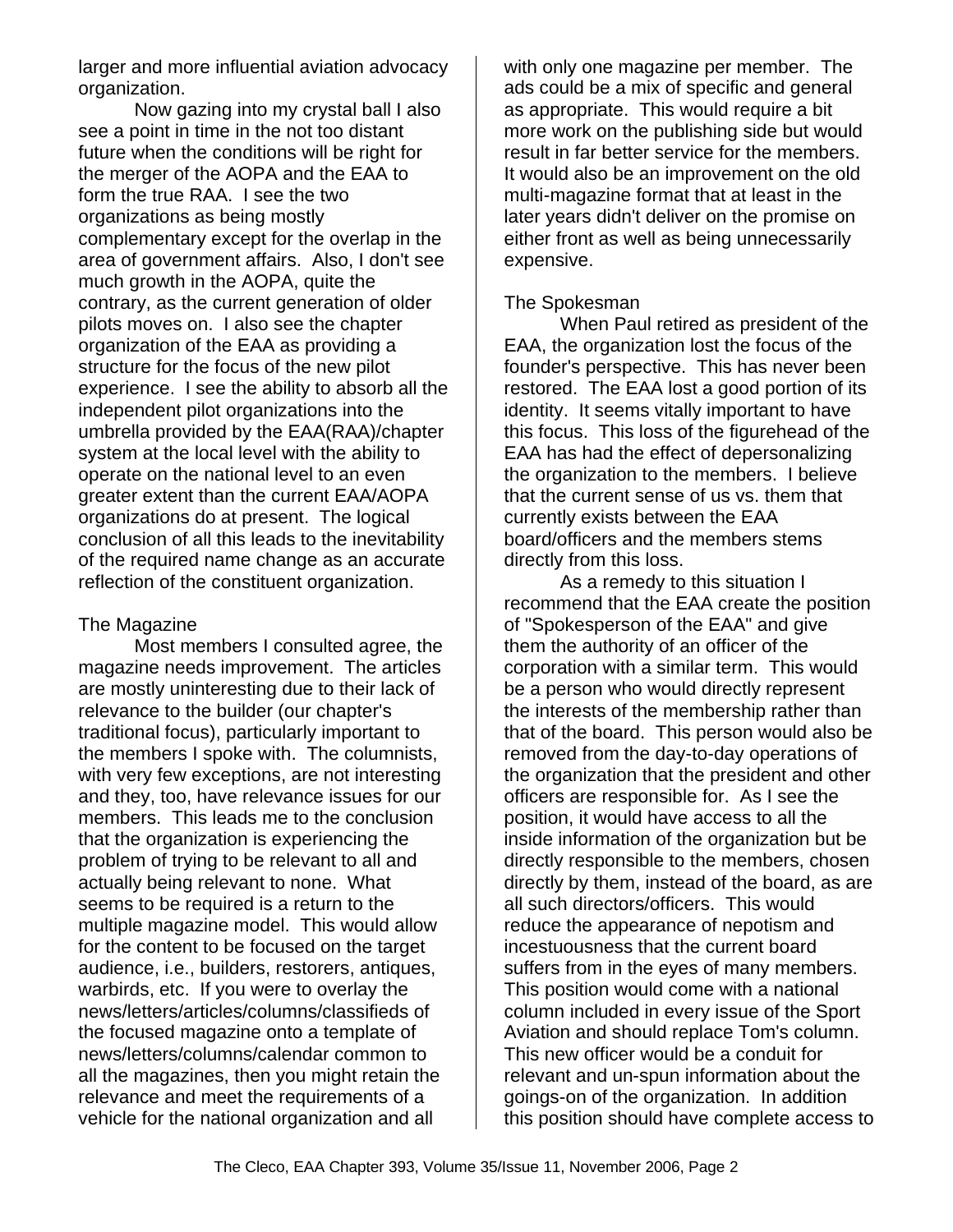all the directors, officers and staff for the purpose of injecting topics believed relevant to the membership.

I further suggest that the chapter presidents be given the task of nomination of the candidates through a suitable forum. Once a limited slate of candidates is determined a direct mail ballot vote of the membership would be used to select the winner. This should take place during the 6 months prior to the Air Venture election of the directors/officers so that by the time of the convention the candidates will be proposed, presented to the members, votes cast, counted, and results certified at the general meeting where the rest of the election results are announced.

I want to take this opportunity to propose that the first person to hold this office be none other than Burt Rutan, by far the most respected and eloquent person in aviation today. As an aviation spokesman he has no peer. Just my personal suggestion here.

#### The EAA Board

The current method of election of directors and officers should be reevaluated with an eye toward making the process more inclusive of the general membership. Under ideal circumstances the current system seems perfectly adequate. However given the current disconnect between the board and the membership, appearances are paramount and trust is at a minimum. There is great suspicion of a system that chooses its own replacements, as the current situation appears to many of us.

The New Programs, Young Eagles & Light Sport Aircraft

The Young Eagle program is supported by and participated in to a very large degree by the current membership. There is very little disagreement that this program will be in large part responsible for the future success of general aviation.

The Light Sport Aircraft program is, at best, little understood by the members. There is great curiosity and enthusiasm but

little understanding what role the member or the chapter will play in the future with regards to this program. The feeling that I got from my members was that we, as a chapter, should embrace this new program but no one quite knew how we should go about it. This is an opportunity for EAA HQ to take the lead and help us, at the chapter level, to incorporate the new LSA pilot, builder and flyer into our structure to the benefit of all. The members were very clear about this, it is definitely a very positive development for both the future of the EAA and the chapter's future health.

#### Air Venture Improvements

As I attended Air Venture this year for the first time since '99, I was struck by how much has changed since my first show in '88. Back then the kit planes dominated the flight line as well as the vendor tents. This year I had to search the grounds for quite some time to find the Experimental planes. They were there, to be sure, and in greater numbers as well. But they were lost in what has become a sea of aviation. By far the biggest change I noticed was that the exhibitor area has expanded far beyond the attendance increase. Back in the '80's, mostly what you heard in the way of complaints was how the warbirds were taking over the show, how they got all the attention because of the nature of the big bucks that they represented.

Now we fast forward to the present. Here is what I noticed most of all. The influence of the warbirds has been replaced by the influence of the big sponsor and to a lesser extent the big buck jet vendors. I found that a minority of the exhibitors had any relevance to experimental aviation. There seems to be a significant portion of vendors dedicated to general aviation. There were also a number of vendors that have only minimal connection to aviation in any respect.

A big problem for me was not that there were non-aviation venders but that they were mixed in with the aviation venders to such an extent as to dilute the experience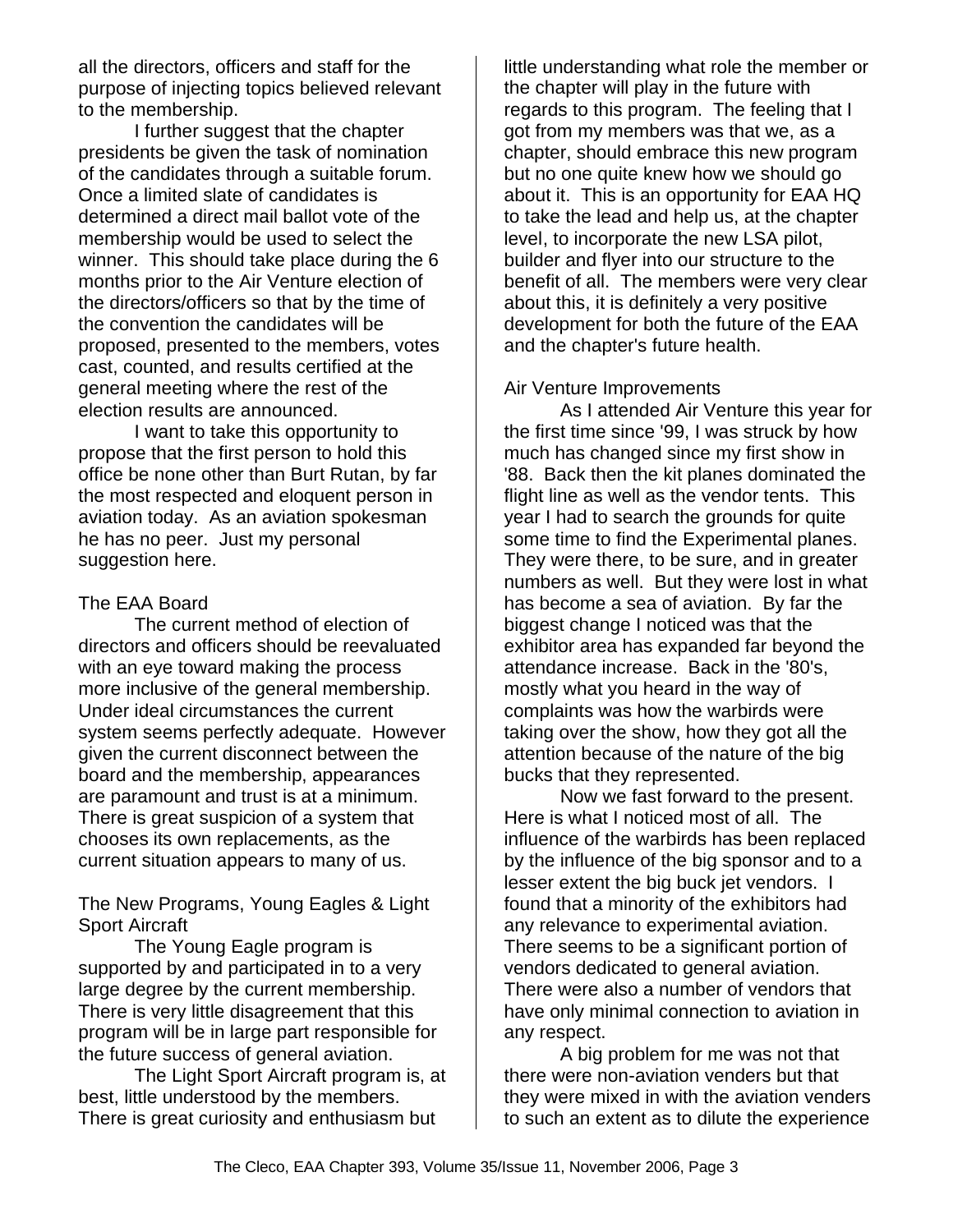and make it seem much more of a chore to find those vendors of interest to me. The main exhibit buildings also demonstrated so little individuality that I found myself constantly lost and confused as to where I was and where vendors that I had already seen were located. I think that a significant improvement could be realized if some effort was made to find some way to distinguish one building from another other than the ubiquitous "A", "B", "C", "D" currently used. Perhaps some sort of theme concept. And within each building some method of designation north from south from east from west would go along way to reducing the feeling of being lost.

By far the best thing about this Air Venture was the forums. Up until this year I had attended maybe 2 forums during the last 8 or so shows since my first in '88. This year I attended an average of 2/day for the 6 days I attended. This is where the real value of Air Venture lies. I have only one suggestion for the wonderfully improved forum areas and that would be to offer the forums not only on audio CD but to actually make them available on DVD as video. I took advantage of the availability of the audio recordings of the forums I attended and purchased them all for my personal archives. I would have much preferred DVDs. They would make great chapter presentation options as well.

This year was also my first time camping at Air Venture. First class operation. Top to bottom, very little room for improvement.

The absolute worst experience of Air Venture should have been one of the best. I feel I must tell you about what happened at this event so as to prevent any similar disasters in the future. As president of Chapter 393 I was invited to what was purported to be a very exclusive shindig put on by Edsel Ford and company. I was looking forward to this event with great excitement. The opportunity to make me feel very special was a wonderful gesture.

However the reality turned into an offensive nightmare that more than canceled out (many times over) any good feelings I might have had going into it. The problems began almost immediately when I presented my invitation. I was confronted by a cheerleader demanding I fill out what to all intents and purposes was a personal information card. When I refused I was grudgingly admitted with no instructions as what to do once in. I was provided with 2 very different looking nametags. One tag identified me as a person of importance and the other identified my wife as someone not. As you can imagine this didn't go over well. There was no attempt to greet us by any of the people running the event. There was food provided without any explanation as to its identity. Drinks were available in an extremely limited selection -- hell we had a better selection at our chapter picnic. We were then subjected to a very self serving introduction by Tom P. that seemed to serve the purpose of showing off how important he was by the people he managed to drag there. Other than the several hundred EAA chapter presidents in attendance there was nothing about the event that had anything to do with aviation. Nothing about the 15 minutes that I allowed to be stolen from my day by this event made me feel the least bit special.

To sum it up: -I was treated like a consumer whose eyeballs had been sold to the highest bidder,

-The food was bad,

-No seating of any kind,

-The point of the affair was unclear, -It seemed that the whole thing had been extorted from an unwilling Ford for the purpose of making Tom look important to the chapter presidents.

Boy did I feel special. But never again, fool me once...

This brings me to the biggest problem I saw with Air Venture. Companies like Ford, with a huge presence, that have absolutely nothing to do with aviation, given space, front and center, with no other purpose other than to provide eyeballs to sell their products. It's one thing to let John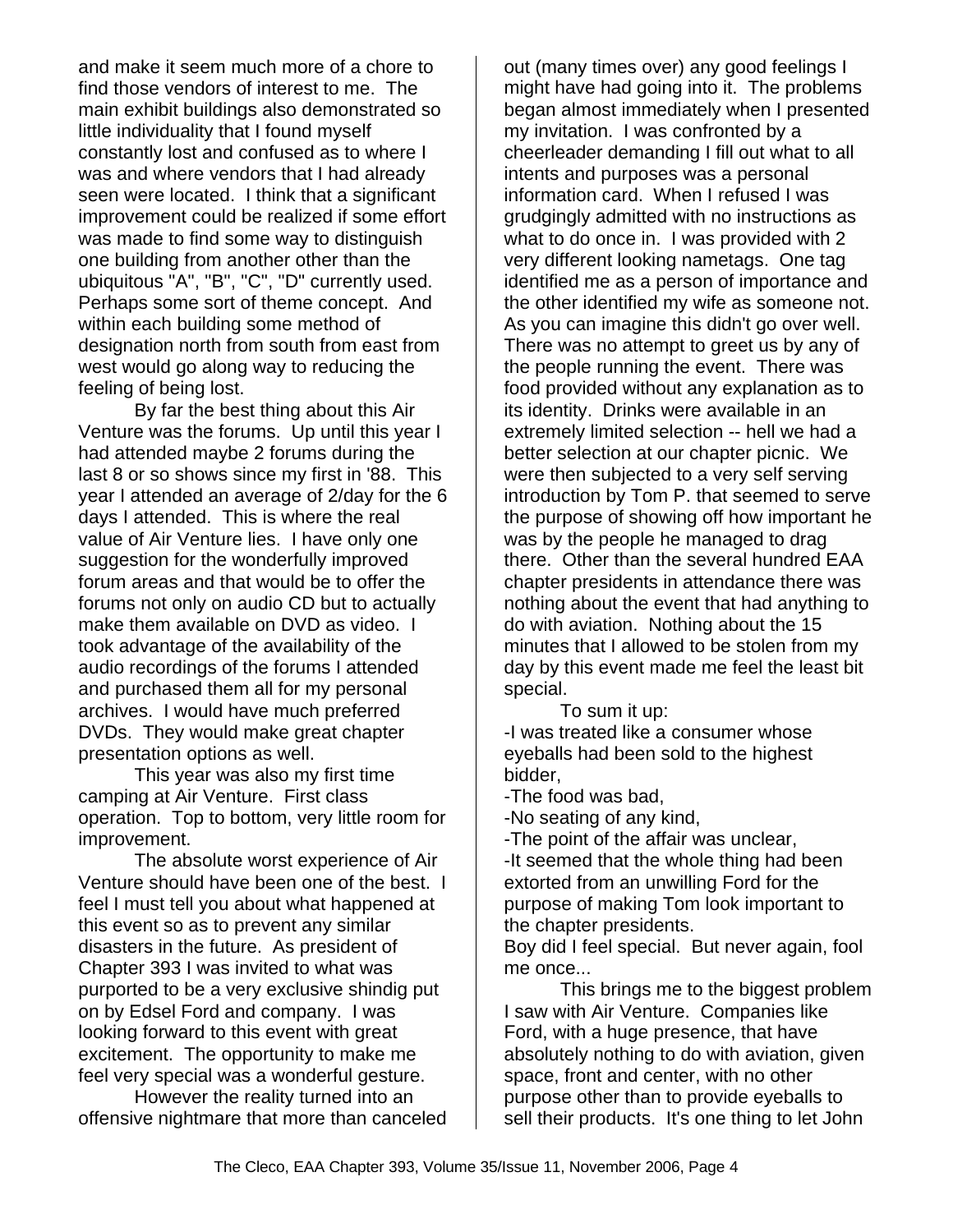Deere display products that are used at the event. But Ford seemed to offer nothing but cash. I also found the NASCAR noises constantly screaming out of their massive tent to be hugely distracting disruptions of the aviation environment. At least Honda had an airplane there being shown off even if it was almost buried by its other nonaviation products. Now the Honda sponsorship of the forum tents -- that is a perfect example of proper use of sponsorships.

One last recommendation arose from an item that you had sent to me. The item was a recording of a conference call that had been arranged between many chapter leaders. I found the details of the chapter banquets to be very useful and plan to copy some of the suggestions for use in my chapter. This got me thinking. If chapter leaders had a place to document, for posterity, the things that they found to work then these ideas could be available, on line, to all of the other chapter leaders from now on, what a great resource this could be for all the chapters. The problem now is that if one chapter leader comes up with a good idea he only has word of mouth to spread it around. There is currently no way to archive and make available this wisdom to current and future leaders. This seems to be easily changed with a little of today's technology and the benefits seem huge and it seems like a perfect resource for headquarters to develop and provide. The best part of this is that once a little development work is done, aside from a little upkeep, the project would grow without much effort just by allowing the right to publish and download the info by the current chapter leaders. Most all the work would be provided by the leaders themselves and they in turn would derive the benefits.

So Bob, here are my thoughts and suggestions for possible improvements to our organization and event. Some of these ideas are my own and many come from a consensus of the members of 393 and

several other chapters I've heard from. Let me know if I can provide any further details on any of the above ideas or proposals. Also I would be more than happy to provide any assistance you or your staff might require to see some of these ideas become reality. I'm looking forward to a bigger and better EAA.

Ken McKenzie, President, EAA chapter 393, Concord, California, USA

#### **Holiday party update**

In another matter carried over from last month we are fast approaching the deadline for reserving alternate facilities for the 2007 Holiday party. As I said, the goal is to have the same party in a better place for less money. To that end a suggestion has been made to move the party from the MDPA clubhouse to a banquet room at the Pyramid Alehouse in Walnut Creek. Pat Peters has verified that the facilities are 1st class, the food is good and the price is about the same. We will be looking for some guidance from you, so bring your questions and opinions.

# **Holiday Party - Sign Up!**

**EAA 393 General Meeting** October 25, 2006

#### **Announcements and Discussion**

1. We are considering our options for the Chapter Holiday Party, and Pat Peters has investigated the Pyramid Ale House in Walnut Creek. Pat used Pyramid for his son's wedding. Pyramid has a large room seating 100, and a smaller room seating 64 (or less for buffet serving). For Friday or Saturday nights, the rooms have minimum charges which are more than we want to spend, but other nights have no such minimums, so we are considering moving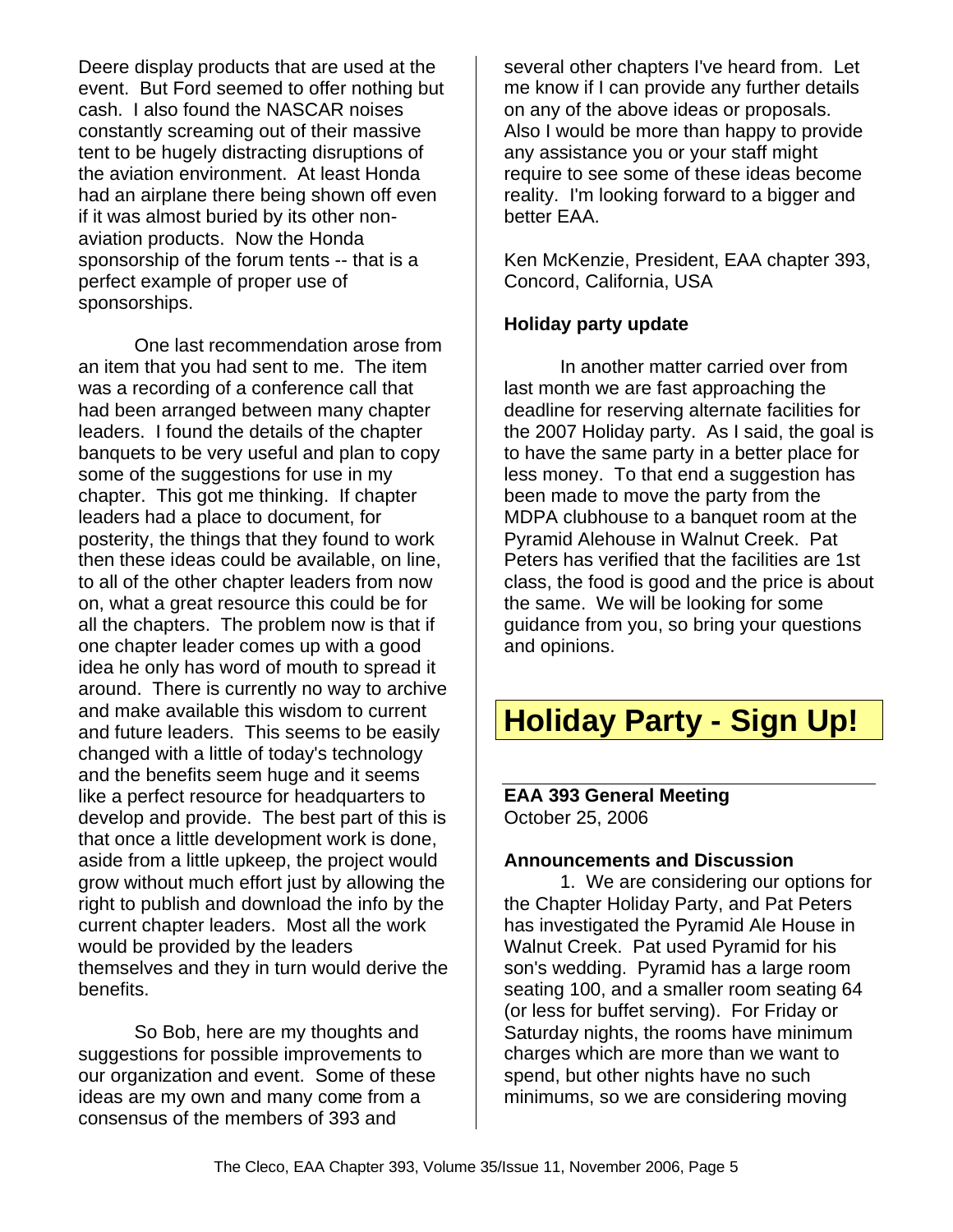our Holiday Party to a Sunday evening (Dec 9 or 16).

2. Ray Nilson coordinated the calendars for last year, and can do it again. He recommends we get 24 calendars and resell them.

3. Pat Peters will donate two prints of the Aluminum Overcast as raffle prizes for our Holiday Party. These are numbered prints of original artwork by Rhu Bigay. Pat asked for opinions on whether he should get them framed, or leave them unframed.

4. A guest this evening was Jim van Hoften, recently retired from Bechtel, and a former Navy pilot, Air Force pilot, and astronaut.

#### **Presentation by member Richard Roberts**

Richard introduced himself by noting that he is a Civil Engineer with an office at the airport. He is involved in projects at the airport. He will talk about several airport development projects and noted that his presentation would be a combination of opinions and facts.

Starting from the southwestern end of the airport and working around clockwise, the first project is 8 acres from the golf course up to MDPA, from the edge of the building limit to the other side of the driveway. The building limit restricts building in an area containing easements for a rail line and for pipelines. This area is just north of where the Saturns are parked. Richard noted that ADG has reached the stage of being the first negotiator with the airport for this project. They still need to negotiate a ground lease and other aspects with the airport. There is a long road ahead before hangars are built. Richard is sure that prices will go up from the figures given in the ADG brochure. Some issues are from the canals that go to the bay -- the Army Corps of Engineers and the Fish & Wildlife agencies will be involved; contamination from old fuel tanks is also likely. Richard guarantees that the MDPA clubhouse will still be there in 2007 for our Holiday Party. A map from developer ADG:

#### http://www.aviationdevelopmentgroup.com/d efault.cfm?p=buchanan



Q: What if they walk? A: Other proposers are still in line.

The next projects are by Siino and Hoffman. Hoffman has a lease approved; Siino is near approval. Hoffman is proposing a 40,000 sq. ft. jet hangar. It would go on the west side next to the wash rack and maintenance hangar, and eliminate these buildings and the restrooms too!

Next is the DHI(?) project at the end of Sally Ride drive on the right where the vacant lot is. The preliminary plans are approved, and the group is negotiating with the county over the lease. Q: What time frames for leases make these projects economically feasible? A: 20 to 50 years.

Another project is where REACH is, at the north end of the airport. Richard is involved with this project and they have preliminary plans in place. Richard noted one of the things that increase costs -- the runoff characteristics of the land must be preserved. In this case, they will build a very large lawn in front and direct rainwater runoff there to preserve the characteristics. Their plans include multiple box hangars, some to fit more than one airplane, with office spaces and parking. They are focused toward the corporate pilot.

Another project is for T-hangars and small box hangars on the east ramp. The project will use existing pavement, saving the cost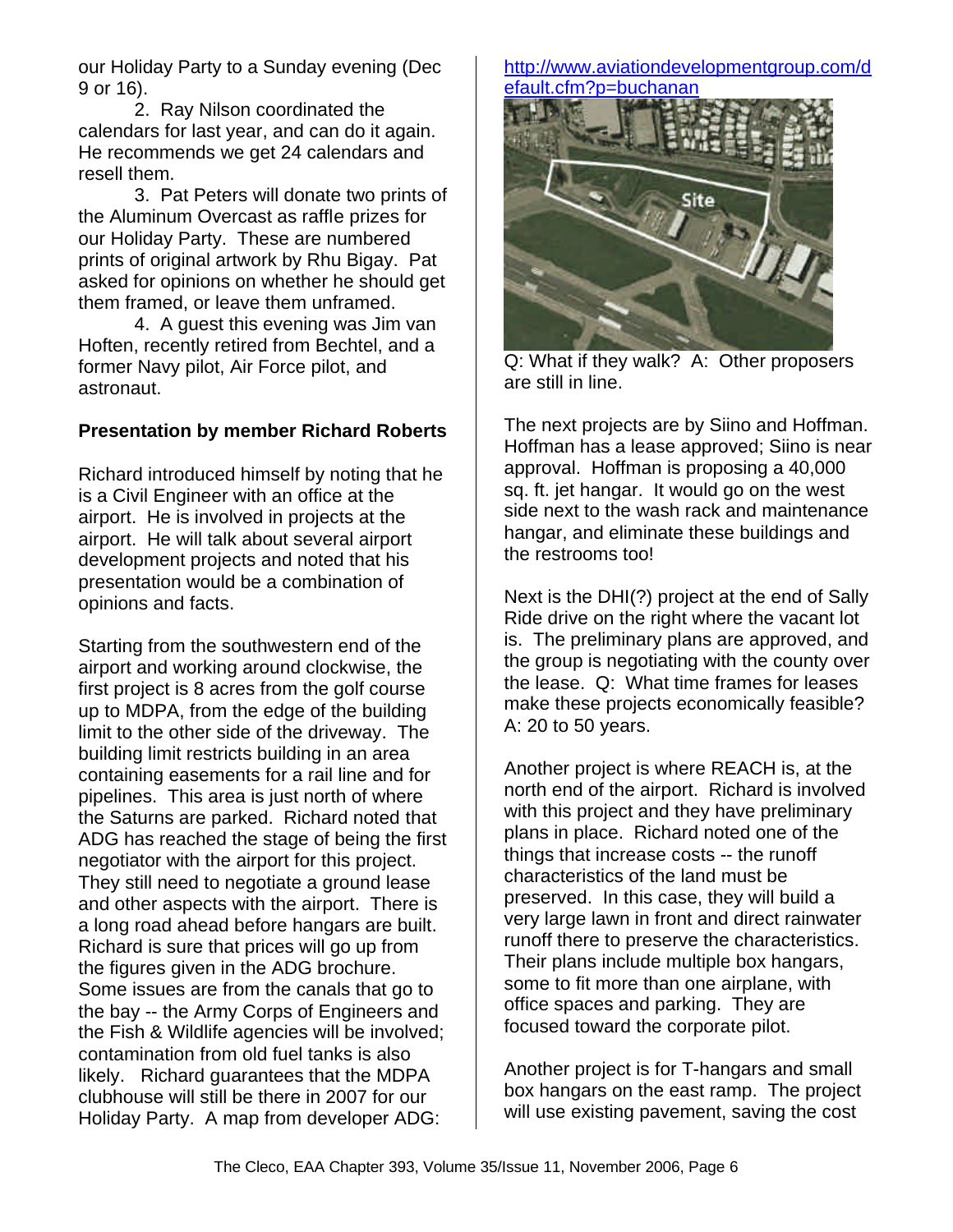of paving, and not changing any runoff characteristics. The existing maintenance building will be removed and replaced with a maintenance building and wash rack near the 32R run up area.

Richard noted that the county is desperate for money -- it has a big debt -- and that a jet equals 20 to 30 piston planes in terms of income to the county.

Another project is Sterling's project to build a huge new 3-story building. It will include a bar, restaurant, etc. It is a long way off!

#### **General Aviation's Future**

The pilot population is shrinking. There is still money in corporate aviation. Richard believes that the VLJs will ultimately not be as popular as predicted, but they're expected future gives us a window of time to build the pilot population if we act quickly. He proposed a non-profit pilot center to get interest from the community in being pilots. He notes that Jerry Alves is working on this proposal. As part of getting the community involved, this would provide a common place for most of the pilot oriented organizations at the airport, including MDPA, EAA 393, CAP, and the flying clubs. The facility would have meeting rooms, bathrooms, a kitchen and some storage facilities. He envisions a building of about 5000 sq. ft. near the Crowne Plaza hotel in underused parking spaces. This location on Concord Ave. is much easier for the general public to find. It provides a focal point to engage the public and promote being a pilot.

The group developing the 11 acres near REACH will donate seed funding of \$25,000 or more to get this started. Other donors would be encouraged to contribute additional money needed, up to \$1M. A foundation would be set up to hold the lease with the airport. The FAA and county would be involved in setting up the foundation and the airport itself would be able to host events there. This meets an unmet need of the

airport administration to promote the airport. The county would gain greatly from more pilots. The foundation could sponsor scholarships for student pilots. A website could be used to inform the community. The pilot center would be careful not to compete with existing businesses at the airport.

While the foundation could be established fairly quickly, the effort to recruit new pilots will have to be a continuous, sustained effort. The first goal should be to contribute to reaching 1 million pilots.

In the discussion, there was interest expressed in having a place for EAA members to demonstrate projects and building skills, perhaps an additional hangarlike add-on. A museum facility was also mentioned.

Pat Peters noted the need for outreach to communities beyond Concord, such as Walnut Creek. Many communities currently ignore the airport. Officials in these communities could be invited to functions on a rotating basis.

#### **What You Can Do**

Richard concluded with action items for our members:

- Write to Keith Freitas, with a copy to Mark DeSaulnier and Mary Piepho about how excited you are about the concept. Keith Freitas kfrei@airport.cccounty.us Mark DeSaulnier dist4@bos.cccounty.us Mary Piepho dist3@bos.cccounty.us

- Get your friends to write, too.
- Be excited, positive, and persistent.

# **Holiday Party - Sign Up!**

#### **EAA 393 Board Meeting**

November 2, 2006 Attending: Ken McKenzie, Scot Stambaugh, Harvard Holmes, Guy Jones, Louis Goodell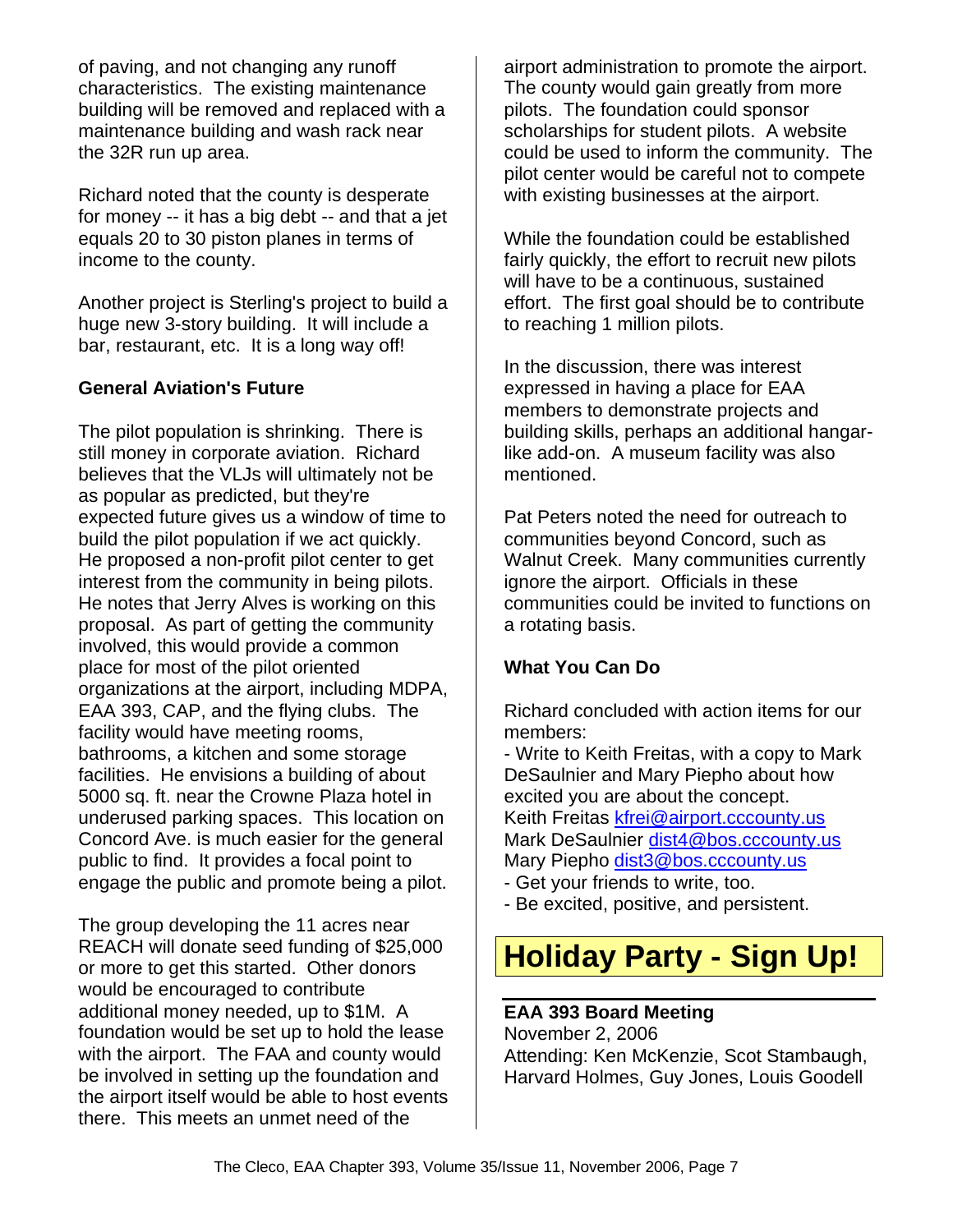1. Four people are already signed up for the Holiday Party. Donations are needed: wine (Scot Stambaugh is donating a case); table decorations; firewood; raffle prizes (we have two prints from Pat Peters already); (we have dessert from Ernst Freitag). We need volunteers for various duties.

2. Ken will accept the invitation to host the EAA B-17 around May 30, 2007. Volunteers will be needed. The Chapter will get some income. Other details seem do-able.

3. Holiday Party planning for next year is focusing on two options: a) move to Sunday and go to Pyramid Ale in Walnut Creek, b) repeat MDPA. Speak up!

**EAA 393 Treasurer's Report** November 3, 2006

**EAA 393 Fly Out to Oceano** October 28, 2006

Everybody was busy, so Harvard Holmes and his partner Nat Kingsley decided to go to Oceano. Then Bob Belshe decided to join us. A long way, but fuel at SBP was \$3.17!



**EAA 393 Senior Fly Out to Petaluma** November 1, 2006

Ron Robinson organized a hangar tour for prospective member Jim van Hoften. Jim couldn't join us, but Fred and Vi Egli, Ron Robison, Bob Belshe and Harvard Holmes, and Phil Jenkins all went to Petaluma for a nice lunch.



**EAA 393 Fly Out to Watts-Woodland** October 7, 2006 at PSA

CCR didn't clear until late, but Harvard Holmes and Nat Kingsley, and Duane Allen and Guy Jones made it to lunch at the Yolo Fliers Club.

**The Experimental Aircraft Association Chapter 393 of Concord, CA** P.O. Box 272725 Concord, CA 94527-2725

Web page: http://www.eaa393.org/ Email: nle@eaa393.org (with a copy to webmaster@eaa393.org please)

Officers for 2006-2007 President: Ken McKenzie pres@eaa393.org 925 283 3119 Vice President: Scot Stambaugh veep@eaa393.org 925 962 0255<br>ectv/Treas Louis Goodell Secty/Treas secty@eaa393.org 925 682 4198 Newsletter Ed. Bob Rudolph<br>
(Acting Harvard Holm Harvard Holmes) webmaster@eaa393.org 510 526 5347 Board Chairman Peter Degl'Innocenti cob@eaa393.org 925 756 6172 Tech. Counselor Rick Lambert tc@eaa393.org 925 689 3799 Young Eagles **Pat Peters** yec@eaa393.org 925 930 6447 Photographer Tom Howard photog@eaa393.org 925 933 6015 Membership Bob Belshe members@eaa393.org 925 376 7677 Webmaster **Harvard Holmes** webmaster@eaa393.org 510 526 5347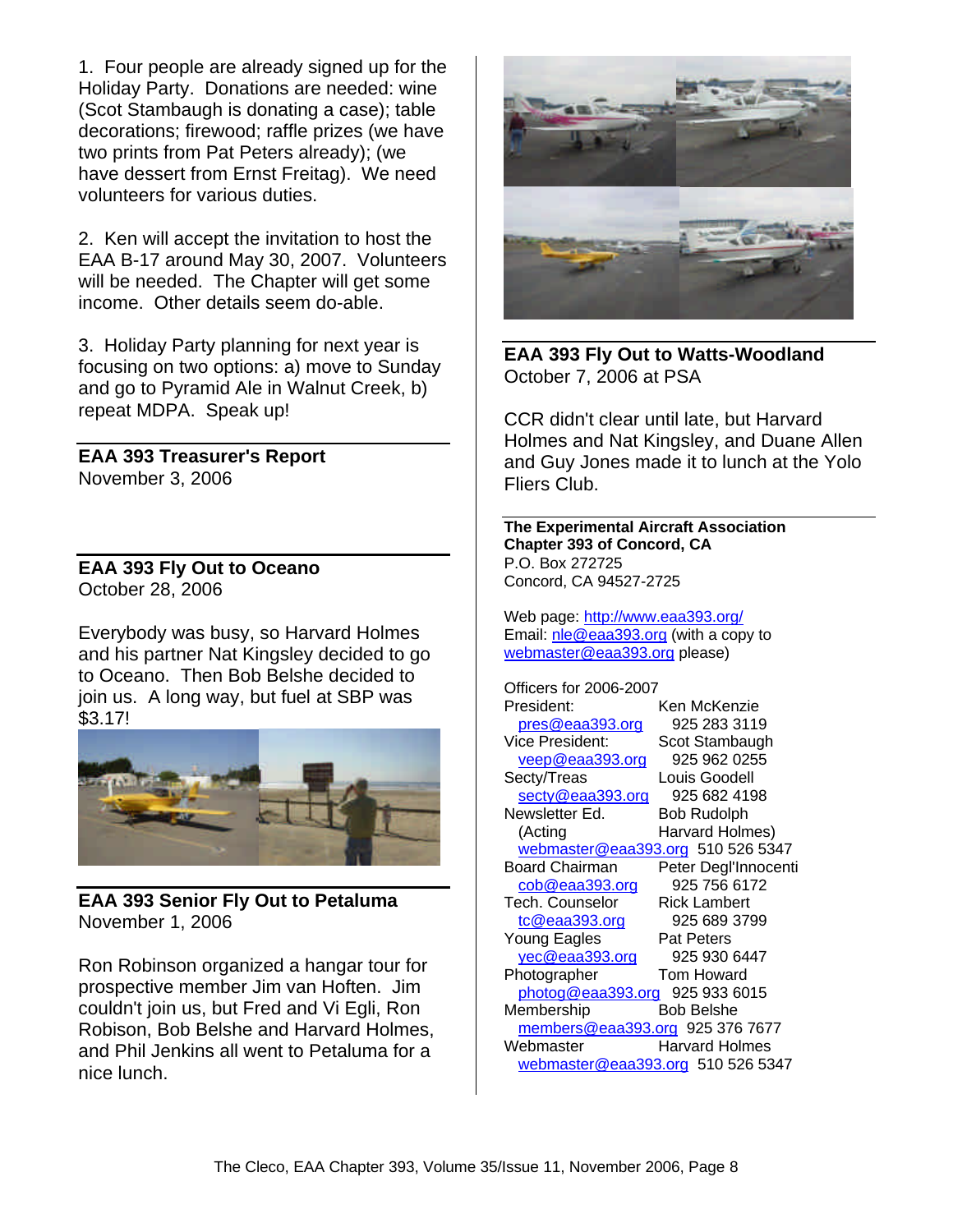# **EAA 393 ANNUAL HOLIDAY PARTY**

\*\*\*\*\*\*\*\*\*\*\*\*\*

Saturday, December 9, 2006 Join the festivities at the MDPA Clubhouse, 200 Sally Ride Drive, Concord, CA

## **Hors d'oeuvres (Passed 6-7 PM)**

Hot Crab and Shrimp on Crostini Teriyaki Meatballs

## **Buffet Dinner (Served at 7 PM)**

Mixed Green Salad with Italian Dressing Warm Garlic Bread Brisket of Beef Chicken Cacciatore with Grilled Polenta Vegetarian Lasagna Mashed Potatoes Pasta Salad Roasted Vegetables Decaf Coffee & Hot Tea Station, Biscotti Wine and sodas

## **World Renowned Dessert**

する今はるから今は今でも今はあから今はら今はあから今は今でも今はあから今に

All this for \$30 per person!! (or \$35 if you have not paid your dues this year)

| Please send us your money by November 30, 2006.                                                                                                                                                                                      |  |
|--------------------------------------------------------------------------------------------------------------------------------------------------------------------------------------------------------------------------------------|--|
|                                                                                                                                                                                                                                      |  |
|                                                                                                                                                                                                                                      |  |
| Members & guests: \$30 each; Members who haven't paid their dues & guests: \$35 each.                                                                                                                                                |  |
| Amount enclosed: <u>New York and State and State and State and State and State and State and State and State and State and State and State and State and State and State and State and State and State and State and State and S</u> |  |
| Make your checks payable to <b>EAA Chapter 393</b> . Send the form and your check to:                                                                                                                                                |  |
| EAA Chapter 393<br>P.O. Box 272725<br>Concord, CA 94527-2725                                                                                                                                                                         |  |
| 2 2 2 The 2co, 2A Conter 2 Voltage 3 Ssues Not mbe 2006 2ge 2 2 2                                                                                                                                                                    |  |

うんすうへん けんぺん けんぺいしんぷりん